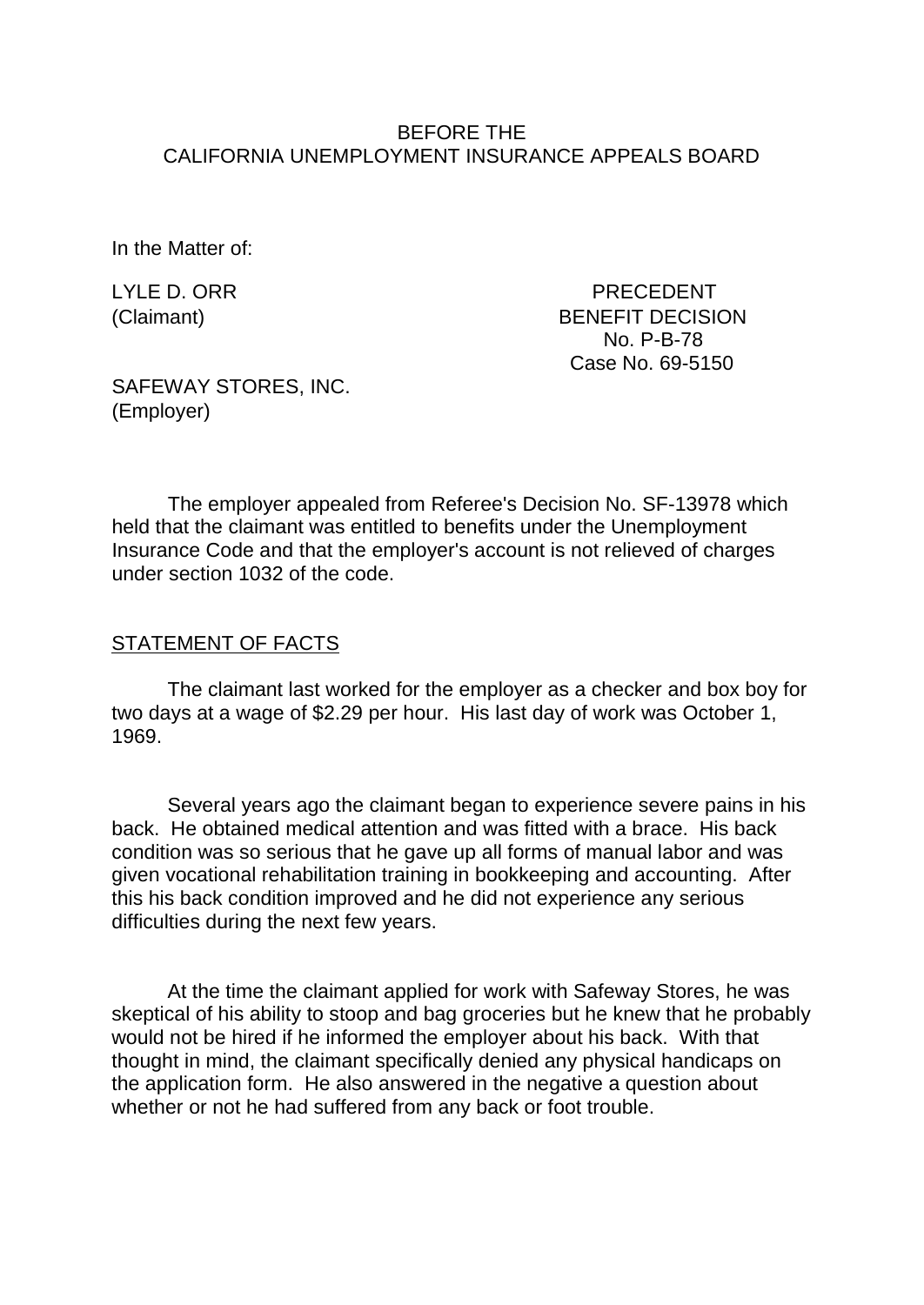The claimant was hired and given a week's training. He did not experience any back problems during the training. He attributes his freedom from pain during the training period to the fact that all packages and bags were dummy merchandise and not very heavy. After two days of actual work, the claimant's back was bothering him so bad he had to quit. His condition was not apparent to the employer. In order to avoid embarrassment, the claimant informed the employer that he was quitting because he did not like the work. The employer felt the claimant was learning the job and progressing satisfactorily.

The claimant would not have been hired if he had made a full disclosure of his physical condition to the employer.

# REASONS FOR DECISION

Section 1256 of the California Unemployment Insurance Code provides that an individual shall be disqualified for benefits, and sections 1030 and 1032 of the code provide that an employer's account may be relieved of benefit charges if the individual left his most recent work voluntarily and without good cause or if he has been discharged for misconduct connected with his most recent work.

In Appeals Board Decision No. P-B-27 we held that there is good cause for the voluntary leaving of work where the facts disclose a real, substantial, and compelling reason of such nature as would cause a reasonable person genuinely desirous of retaining employment to take similar action.

In Appeals Board Decision No. 6050 we held that to establish "misconduct" the evidence must show that the claimant was discharged "because of a material breach of duty owed the employer under the contract of employment, which breach tends to injure substantially the employer's interest."

For years this board has been faced with a dilemma in this type of case. For the most part, we have permitted the decision to turn on whether the claimant quit or was discharged. If the employer discovered the fraud perpetrated upon it at the time of hire and discharged the claimant, the discharge was found to be for misconduct and the claimant was disqualified from receiving unemployment insurance benefits. On the other hand, if the claimant decided to quit before the employer became aware of the fraud, he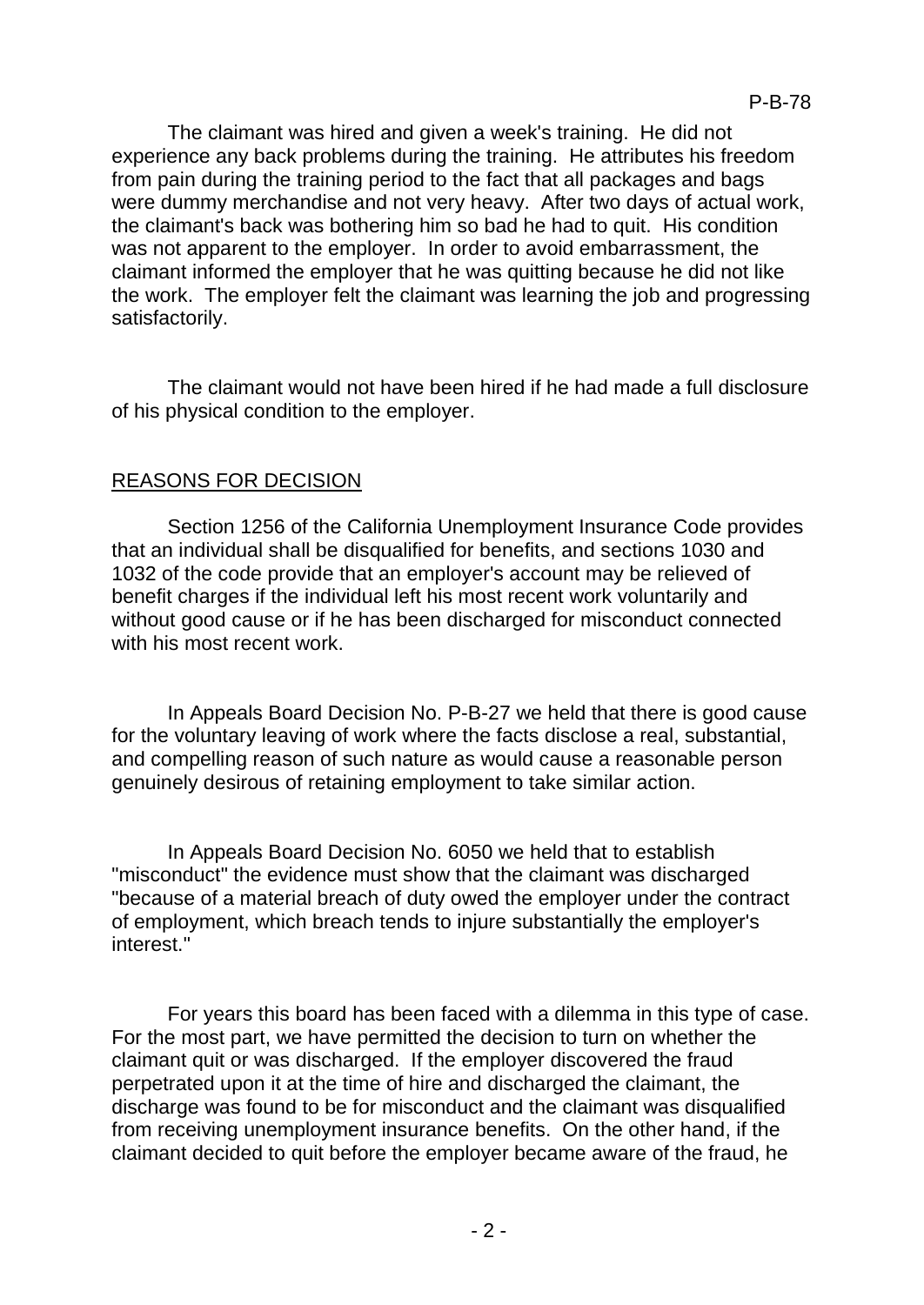was held entitled to benefits on the ground that he had good cause for leaving his work. The good cause was predicated upon his physical inability to perform the work.

Upon further consideration of the problem we feel that there is no reason to continue such an illogical and oversimplified distinction. In our opinion, a prospective employee has a duty to make a full disclosure of any facts which may affect his ability to work. If he fails to do so, he is guilty of fraud and should not be permitted to benefit from his wrongful act. The claimant's failure to disclose his back condition to the employer was a fraud at the inception of the employment contract and it permeates the entire transaction. This principle is too deeply rooted in the law to be ignored. For example, specific performance of a contract will be denied if the assent of the defendant was obtained by misrepresentation, concealment, circumvention or unfair practices. (Witkin, Section 30, p. 2812, Volume 4, 7th ed.)

A court will neither aid in the commission of a fraud by enforcing a contract, nor relieve one of two parties to a fraud from its consequences. (Witkin, Section 7, p. 2791, Volume 4, 7th ed.) These effects flowed from the "clean hands" doctrine in equity.

Fraud in the inception voids a civil contract. In such a case it may be disregarded without the necessity of rescission. (Witkin, Section 139, p. 150, Volume 4, 7th ed.) There are many other examples in the law of fraud or material misrepresentation at the inception negating what otherwise would be some benefit to the person who had misrepresented.

Accordingly, we hold that the claimant's fraud negated what would otherwise be considered good cause for leaving his work under sections 1256 and 1030 of the code and he must be disqualified for benefits.

In order to make our position abundantly clear, we wish to state that the duty of making a full disclosure as to all important matters affecting the employment contract also applies to employers. A failure to disclose important facts or the making of a material misrepresentation to a prospective employee may provide good cause for a claimant to leave work or negate what would otherwise be considered a discharge for misconduct.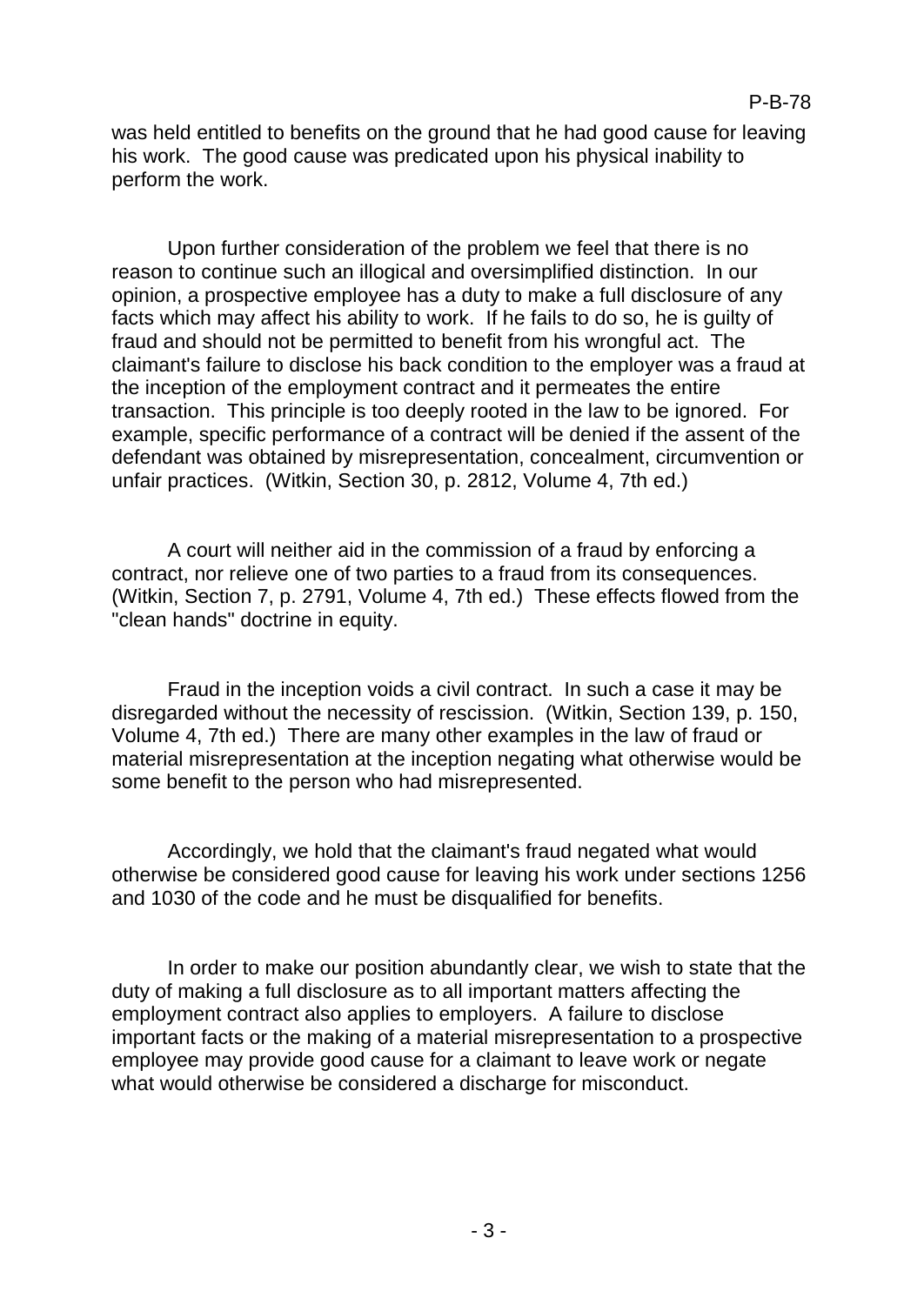In this connection, the doctrine of condonation also applies. Parties have a duty to act with due diligence after a fraud is discovered. If either party sleeps on their rights or permits the employment contract to continue for an extended length of time after the fraud is discovered, then it may well be that they have condoned the original fraud and its existence would have no bearing on a subsequent termination of work.

### **DECISION**

The decision of the referee is reversed. The claimant left his most recent work voluntarily without good cause. The employer's account is relieved of charges.

Sacramento, California, June 4, 1970

# CALIFORNIA UNEMPLOYMENT INSURANCE APPEALS BOARD

## ROBERT W. SIGG, Chairman

CLAUDE MINARD

JOHN B. WEISS

DISSENTING - Written Opinion Attached

LOWELL NELSON

DON BLEWETT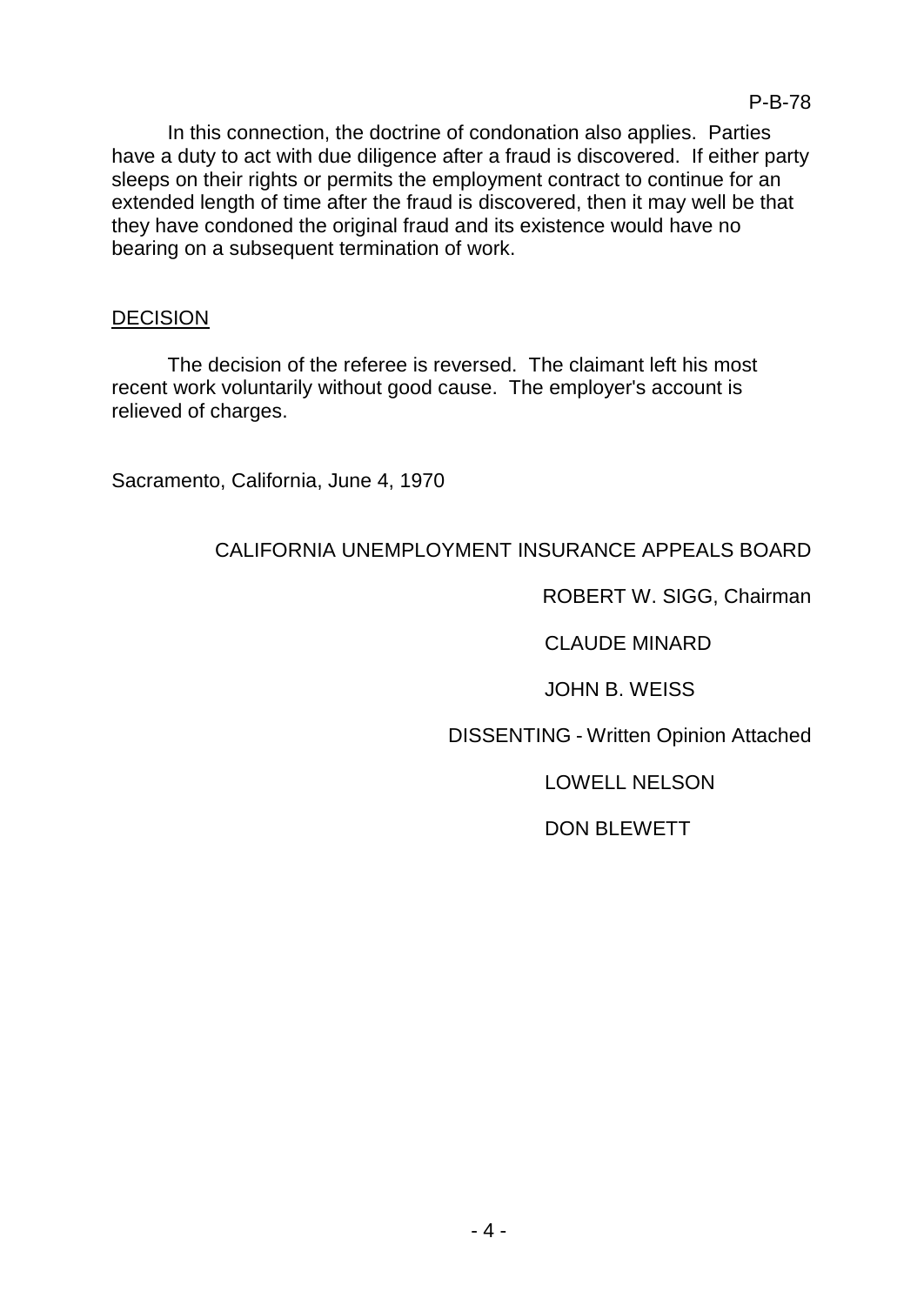### DISSENTING OPINION

In arriving at its decision in this matter the majority has followed a legalistic course. To us as laymen, unschooled in the law, such course is an anathema.

The majority finds that this claimant perpetrated a fraud upon his employer when he completed the application form. This is a serious charge and should not be lightly made. There was no documentary evidence introduced at the referee's hearing to support a finding that this claimant fraudulently completed his work application. The only testimony presented in relation to this was that presented by the employer's witness and the claimant himself.

The testimony of the employer's witness was a general statement that the claimant did answer certain questions on the work application incorrectly. It is unknown how these specific questions were worded and it is likewise unknown how the claimant answered these questions. The testimony of the claimant in regard to this is found in answers to the referee's questions:

- "Q Why didn't you tell the employer when you made this application about this back problem?
- "A At the time the back didn't bother me. I felt the back was well enough to work in this capacity.

\* \* \*

- "Q When you made this application you indicated no injury there. I believe Mr. Rendon asked if you had any serious back trouble or foot trouble. Did you answer no to that question?
- "A Yes."

We do not believe a charge of fraud should be based on such flimsy evidence.